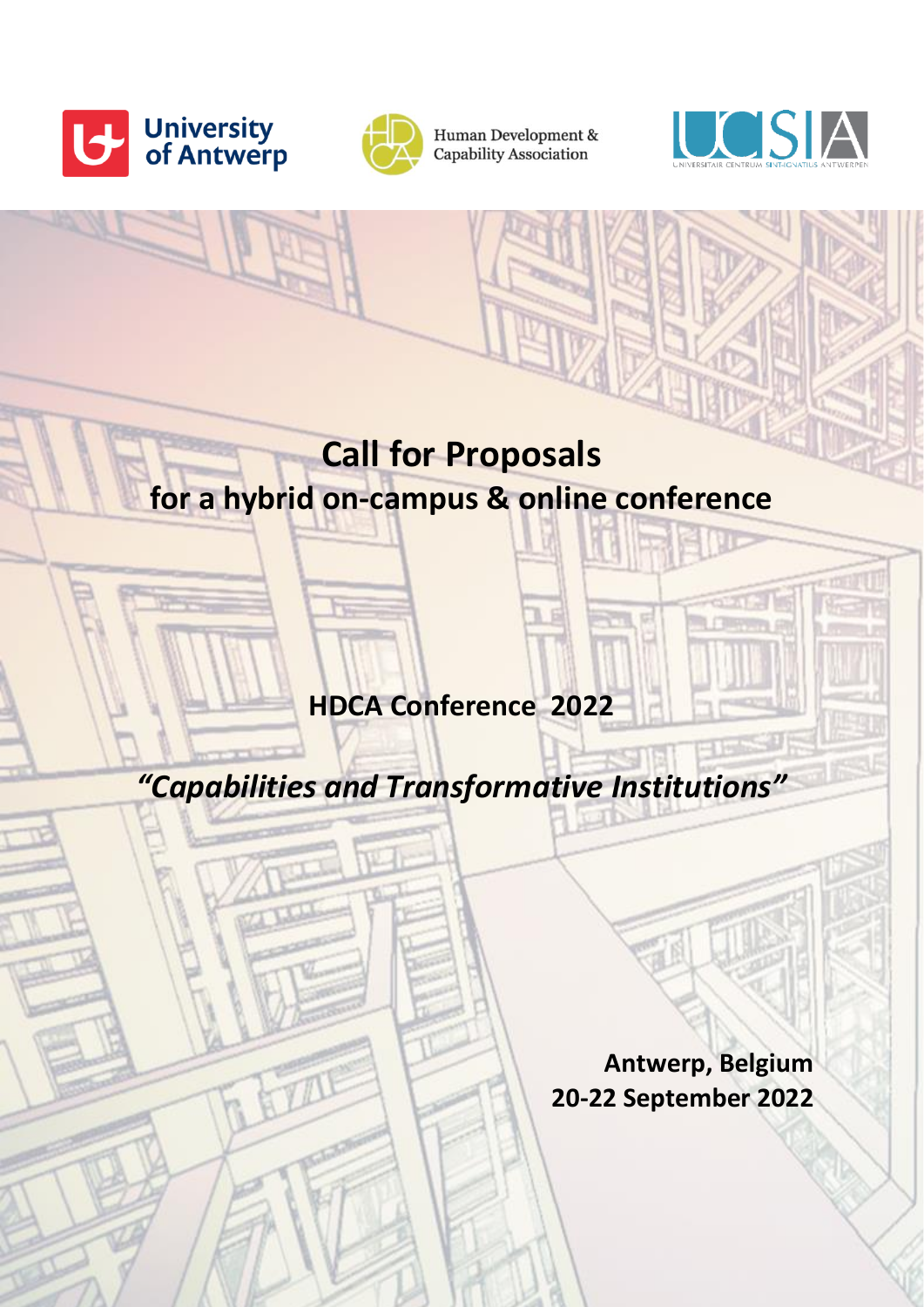## **Table of Contents**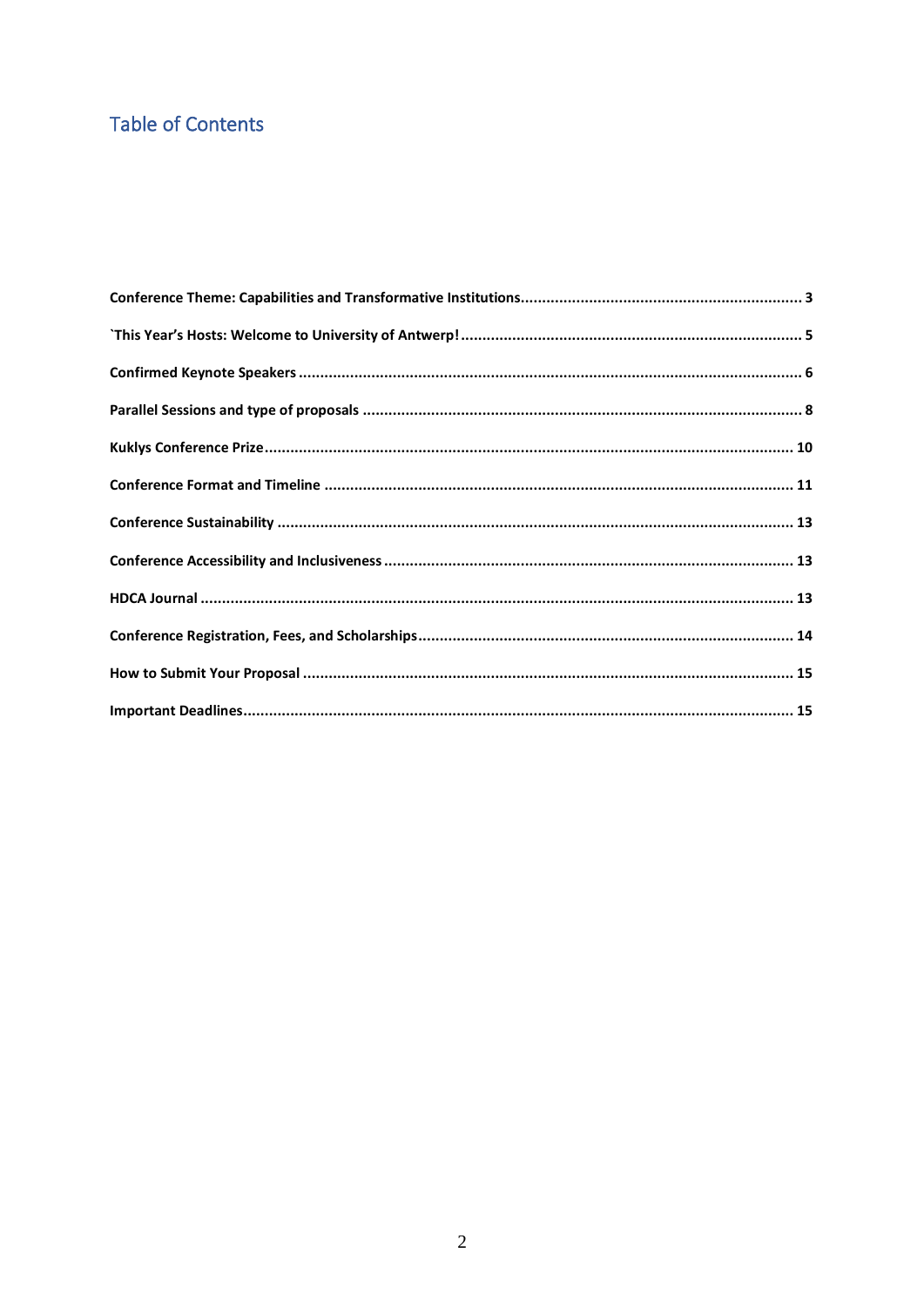### <span id="page-2-0"></span>Conference Theme: Capabilities and Transformative Institutions

How can we organize today for the world of tomorrow? Covid-19 has taught us that we are not ready. We have re-discovered our common vulnerability – not only to a virus, but also to problems and difficulties arising from policy mismatch, institutional hiccups, authoritarian backlash and the effects of increasing national and international inequality. Divided we have stood, unable to act well in concert. How can we improve the structures of living together and face the challenges ahead to build a more just and sustainable world? The HDCA Conference 2022 puts this question center stage.

Institutions, social arrangements, or the structures which emerge from our social ways of living, have been considered from many perspectives through the range of disciplines that engage with the capability [approach.](https://hd-ca.org/) The conference will provide an opportunity to let these various understandings speak to and learn from each other.

We invite work on capabilities and institutions related to three overarching issues:

First of all, we invite contributions that explore the interrelation between institutions (economic, political, social, cultural) and people's opportunities to be and do what they value, with a special emphasis on how institutions may have an unequal impact on different social groups. Sen's early work on the role of democracy in preventing famines and, more generally, on the way in which economic and political incentives may exacerbate or **overcome social divisiveness**, both within and across national borders, points to the importance of this issue.

Secondly, diverse disciplines and strands of the literature provide different angles from which to discuss individual agency in relation to social structure and our **ability to act in concert**. It is not only that human sociability is *intrinsically* rewarding (regardless of the material benefits provided by different social structures), but also—as authors like Paul Ricoeur, drawing on Hannah Arendt, argue that the "structures of living together" play a *constitutive* role in situating both ourselves and others as distinct yet equivalent beings and in **shaping structures of solidarity**. Further contributions to this debate can inspire us to find new ways to transform unjust structures and unsustainable ways of living.

Thirdly, institutions organize collective decision-making. In the work of both Martha Nussbaum and Amartya Sen, considerable room is made for "**government by discussion**" as a crucial link between individual ideas about the good life and reasoned social choice. The reflection on ways to deepen democracy and to promote participation at multiple levels of decision-making has been part and parcel of the development debate in the Global South. In the Global North, this reflection has recently taken another turn, with the emergence of what has been called "polaritics", the related debates on the potential of the New Media to contribute to or challenge democratic decision-making, and on the impact of economic inequality on democracy.

While the conference call is open to all types of contributions that engage with the broader theme of human development and capabilities, we would especially like to invite papers that engage with one of the above three broad areas.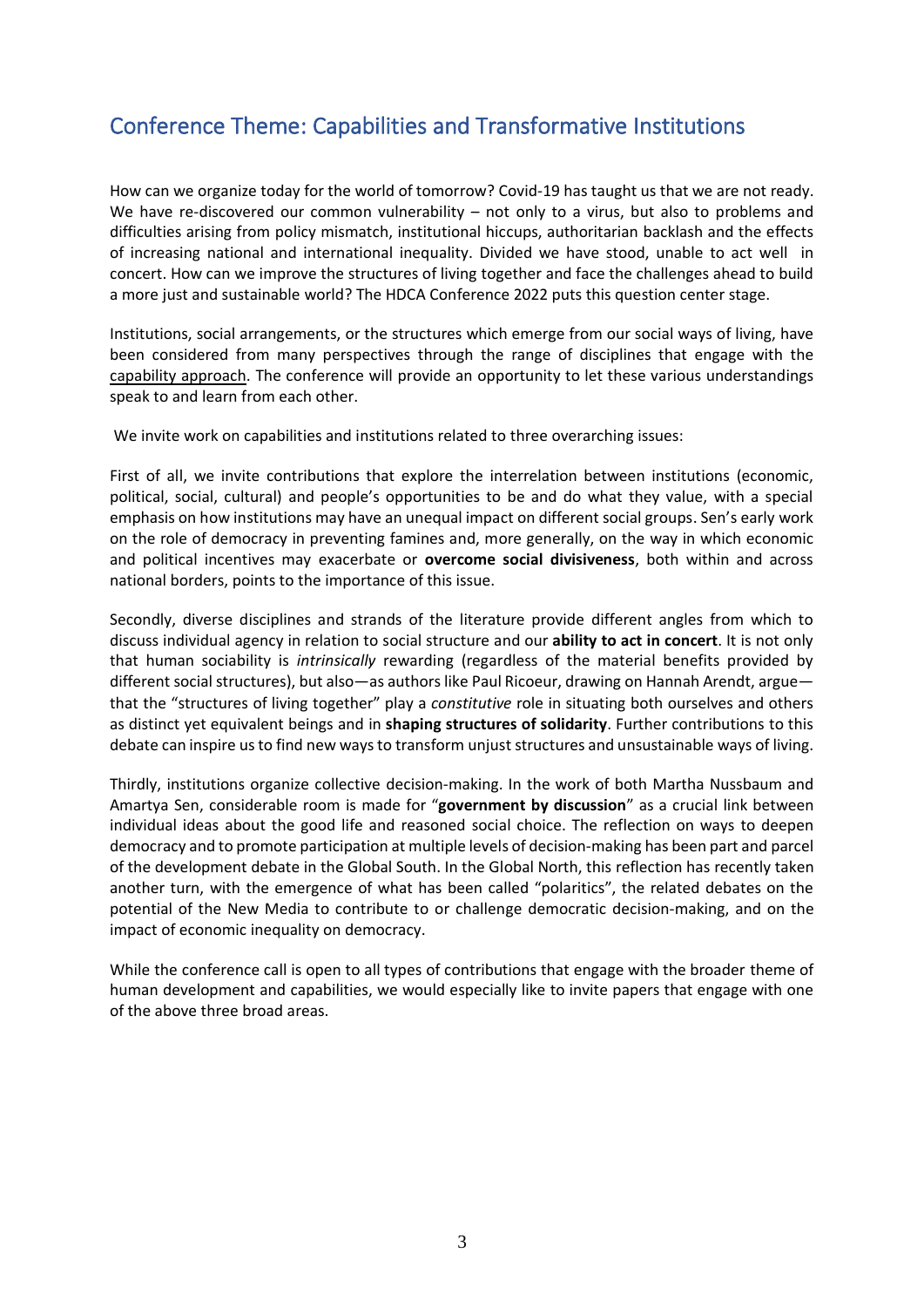We invite scholars, activists, policymakers, practitioners, and students working in the area of human development and capabilities to Antwerp, Belgium. We look forward to hosting participants from a wide range of research themes, topics, methods, professions, and regions to engage in innovative conversations with each other, and to find new synergies in advancing the core aims of the Human Development Paradigm. We especially welcome those who are new to the field, introducing us to fresh ideas and perspectives. We would also like to expressly invite participants from the Global South, from ethnic minorities and from Indigenous peoples.

<span id="page-3-0"></span>In addition, the conference will also host a number of sessions organized by the coordinators of the different [thematic groups](https://hd-ca.org/thematic-groups) and [regional networks](https://hd-ca.org/regional-networks) of the Human Development and Capability Association.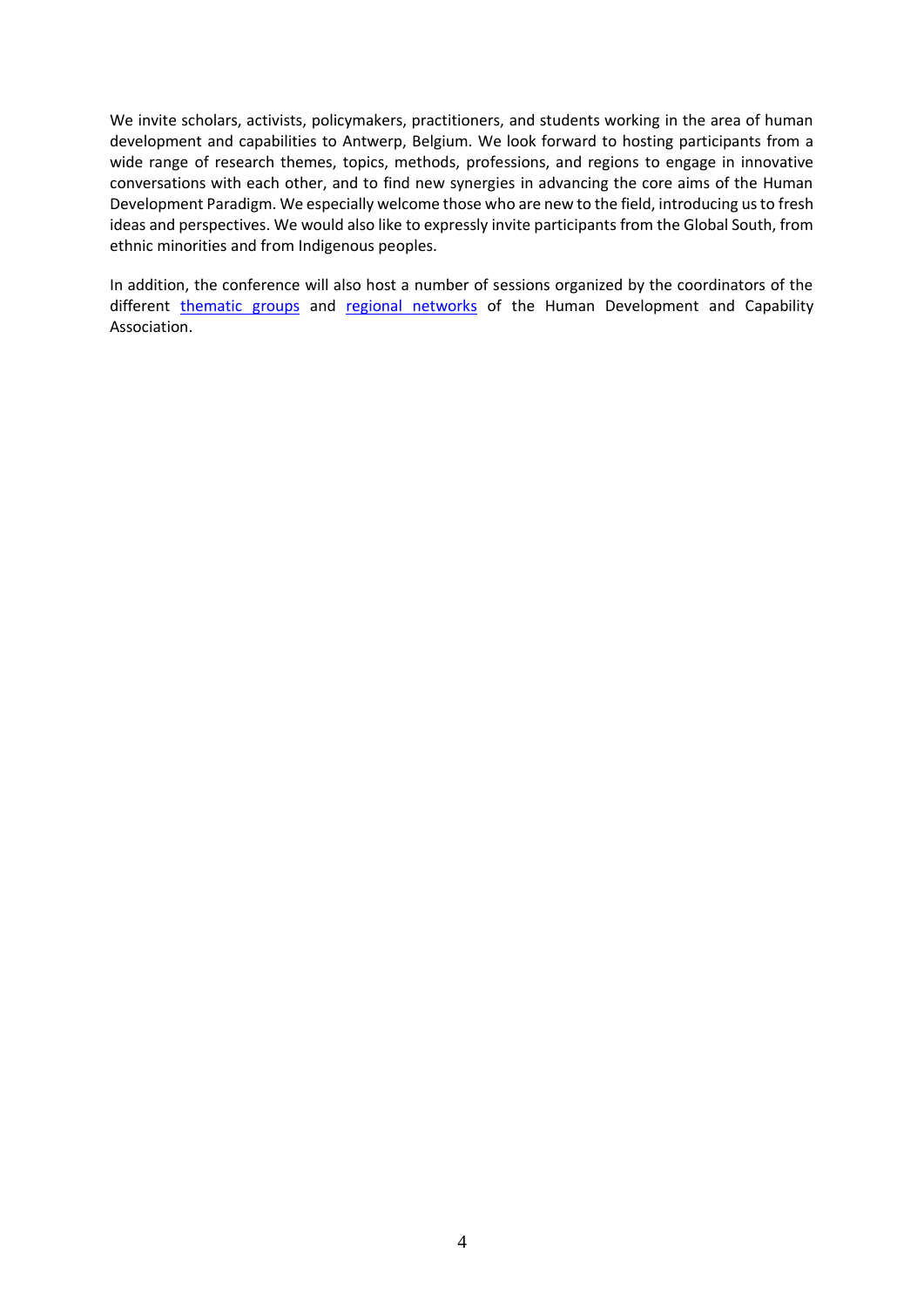### `This Year's Hosts: Welcome to University of Antwerp!

The [UAntwerp](https://www.uantwerpen.be/nl/) has an important research and teaching tradition in social justice and active pluralism in the social and human sciences. The Conference has been set up in such a way that all social and human science faculties participate in it. We can also count on th[e The University Centre Saint-Ignatius](https://ucsia.org/home-en/organization/what-we-do/)  [Antwerp \(UCSIA\),](https://ucsia.org/home-en/organization/what-we-do/) well versed in building bridges between academia and wider society in the area of social justice.

This Conference will also celebrate a (postponed) 20<sup>th</sup> anniversary year of the Institute of Development [Policy \(IOB\).](https://www.uantwerpen.be/en/about-uantwerp/faculties/institute-of-development-policy/) The Human Development & Capability Association stands for a multi-dimensional vision of development, as it gives central attention to human agency as both the end and the means of development and as it assigns a constitutive role to public debate and deliberation in the development process. In this, it provides for the core ingredients of the work the IOB has been cultivating over the last two decades.

The conference venue is located at a mere 10 minute walk from the old city center of [Antwerp,](https://www.visitantwerpen.be/en/home) with many opportunities to relax, have dinner or simply stroll around. Throughout history, and today, Antwerp connects to the world through its inland port, with direct yet sheltered access to the North Sea. During the pre-conference you will have the opportunity to explore one or more traces of the traditions that have been shaping the city.

#### **Program Committee**

**Alejandra Boni**, Ingenio, CSIC Universitat Politècnica de València, Spain **Bea Cantillon**, Faculty of Social Sciences UAntwerp, Belgium **Koen De Feyter**, Faculty of Law, UAntwerp, Belgium **Melanie Walker**, Higher Education & Human Development, University of the Free State, South Africa **Guido Erreygers**, Faculty of Business & Economics, UAntwerp, Belgium **Faith Mkwananzi**, Higher Education & Human Development, University of the Free State, South Africa **Elaine Unterhalter**, Centre for Education & International Development (CEID), UCL, United Kingdom **Tom De Herdt**, Institute of Development Policy, UAntwerp, Belgium (Conference Chair)

#### **Organizational Committee**

**Tom De Herdt,** Institute of Development Policy, UAntwerp **Vicky Verlinden,** Institute of Development Policy, UAntwerp **Joelle Dhondt**, Institute of Development Policy, Uantwerp **Hans Debacker**, Institute of Development Policy, Uantwerp **Charlotte Teunis**, Institute of Development Policy, Uantwerp **Barbara Segaert,** University Centre Saint-Ignatius, Antwerp (chair)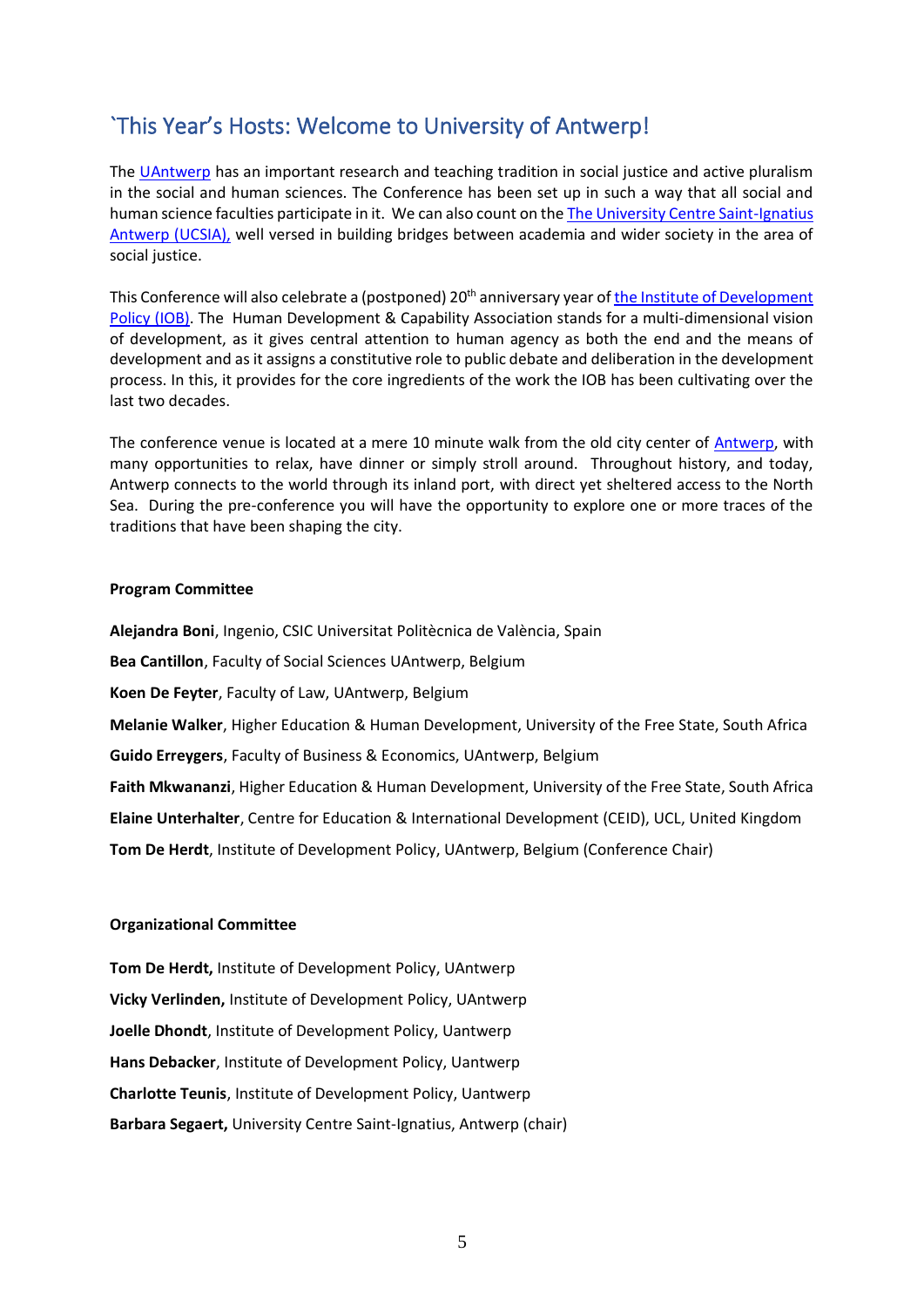### Confirmed Keynote Speakers

<span id="page-5-0"></span>

[Martha Nussbaum](https://www.law.uchicago.edu/faculty/nussbaum) University of Chicago



[Achille Mbembe](https://wiser.wits.ac.za/users/achille-mbembe) Wits Institute for Social and Economic Research, University of the Witwatersrand



[Bas van Bavel](https://www.uu.nl/staff/BJPvanBavel) Faculty of Humanities, Utrecht University



[Bonny Ibhawoh](https://ibhawoh.humanities.mcmaster.ca/)  Centre for Peace Studies, McMaster University



[Sunita Narain](https://www.cseindia.org/page/sunita-narain) Centre for Science and Environment (CSE), University of Delhi



[Marc Fleurbaey](https://www.parisschoolofeconomics.eu/en/news/marc-fleurbaey-joins-pse-on-july-1-2020/) Paris School of Economics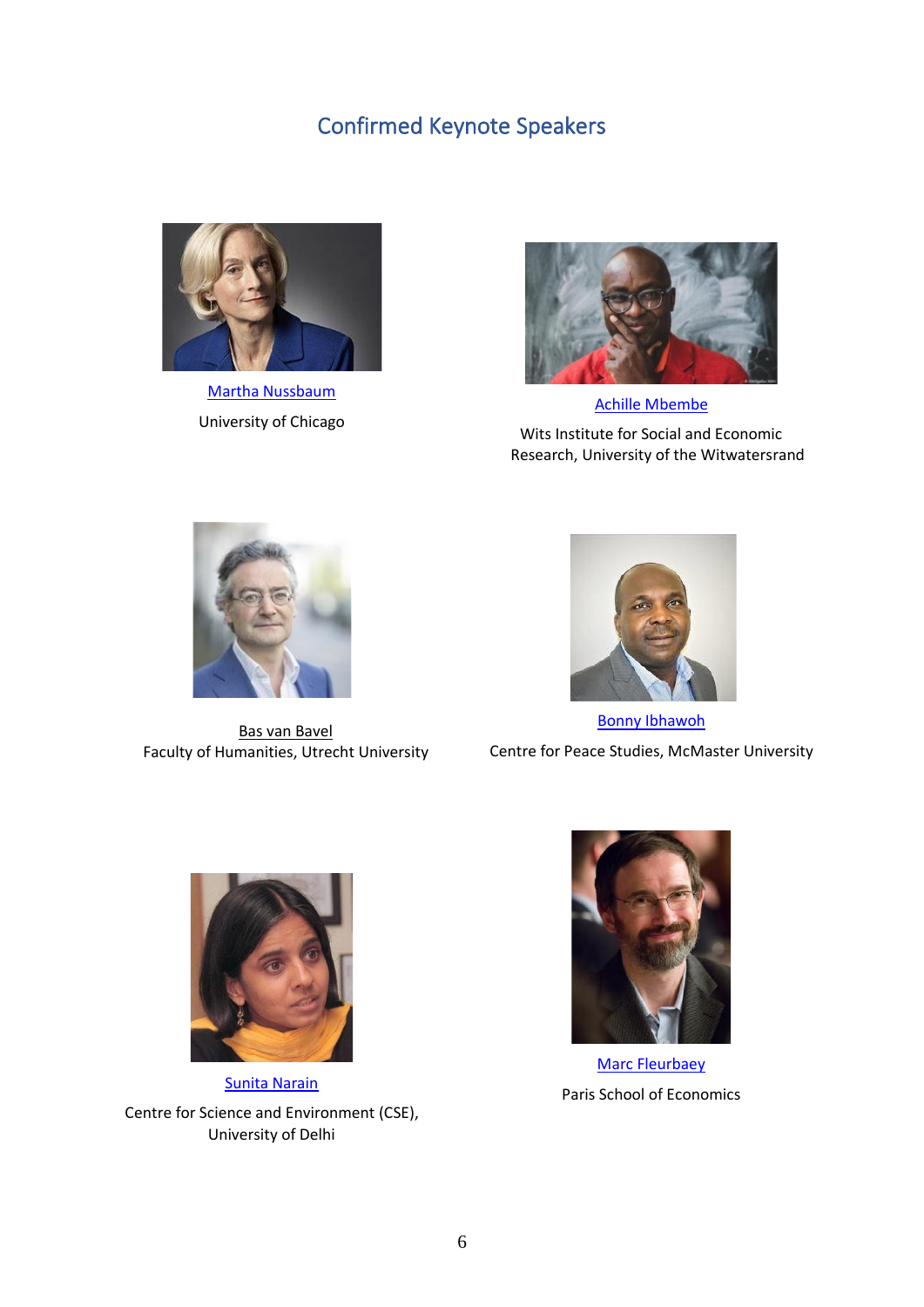

<span id="page-6-0"></span>[Julia Steinberger](https://environment.leeds.ac.uk/see/staff/1553/professor-julia-steinberger) School of Earth and Environment, University of Leeds.



[Priscilla Claeys](https://pureportal.coventry.ac.uk/en/persons/priscilla-claeys) Centre for Agroecology, Water and Resilience, Coventry University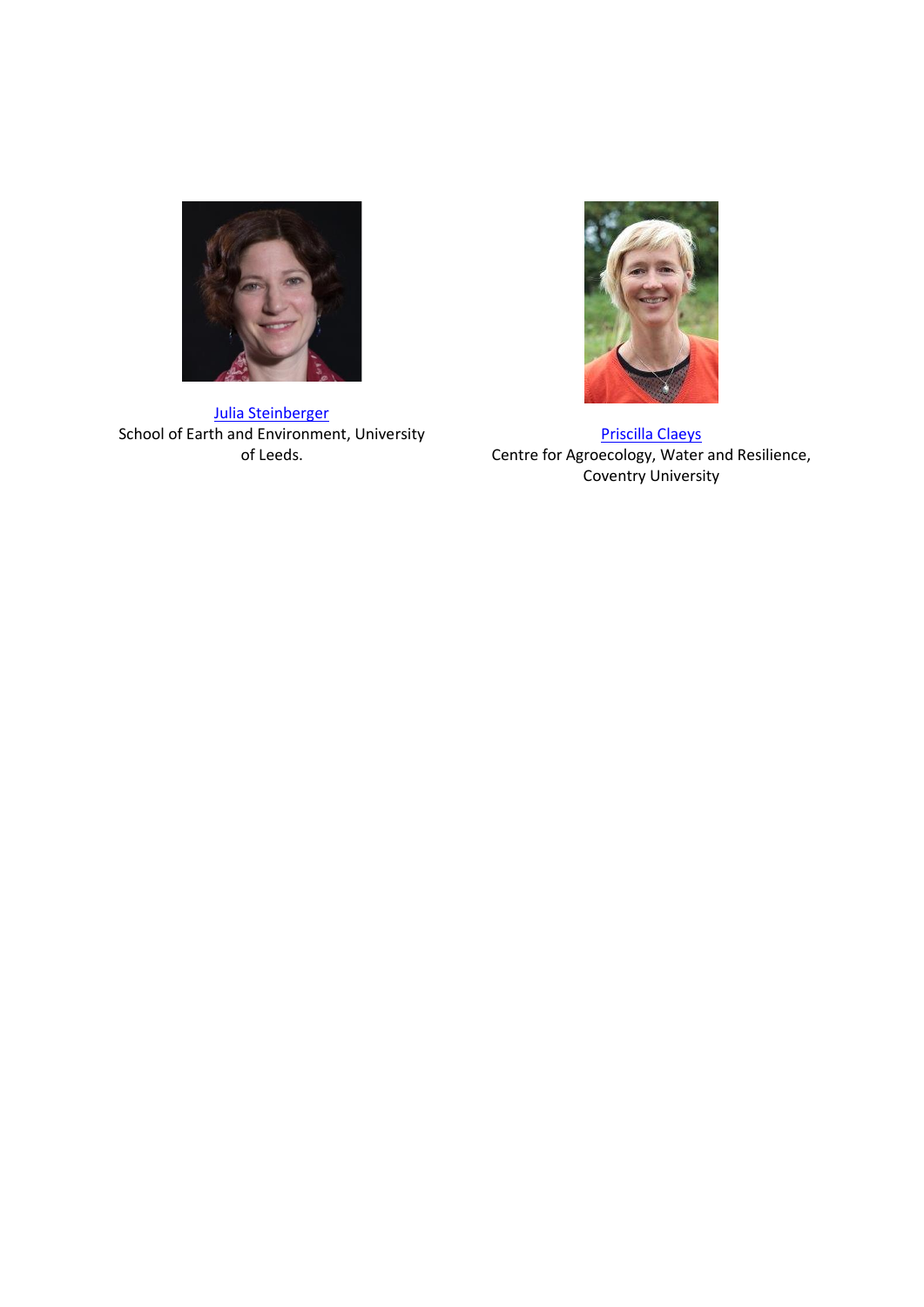# Types of proposals for parallel sessions

In addition to keynote lectures and other plenaries, the conference will accommodate **eight** types of sessions. Except for the poster sessions, **all of them can take place** *either* **in-person in Antwerp,** *or*  **online, at the end of day 2 or early day 3 of the conference**:

1. **Academic paper sessions,** for which single papers can be submitted. Each paper will be presented in a session with 2 or 3 other submissions (25 minutes per paper including Q&A). Please send an abstract of 500-1,000 words, with a list of 3-5 keywords.

2. **Research and Action sessions,** for which a set of presentations can be submitted, describing and analysing a particular field of action and the way it links with the human development paradigm and/or capability approach. Each session will include 3 or 4 other presentations (20 minutes per presentation including Q&A). Please send an abstract of 500-1,000 words, with a list of 3-5 keywords for the whole set of presentations. In addition, an abstract of 500-1,000 words, with a list of 3-5 keywords, should accompany each single presentation. A coordinator will act as the contact person for all presenters.

3. **Thematic panel sessions,** for which a set of presentations on a single theme related to this year's conference theme or to the subject of one or more of the HDCA's thematic groups is submitted. Panel proposals are welcome from the thematic group coordinators as well as from people unaffiliated with them. We particularly welcome interdisciplinary panels and panels that combine academic perspectives with those of practitioners. Each thematic panel should have a maximum of three presentations. It is also possible to propose two panels on the same theme. Each theme must have a coordinator who submits a panel abstract of up to 1,000 words, plus 3-5 keywords. In addition, an abstract of 500-1,000 words, with a list of 3-5 keywords, should accompany each presentation. The coordinator will act as the contact person for the thematic session(s) and the other panel presenters. (NB: If not all of the papers in the proposed panel session are evaluated favorably, the approved papers will be regarded as individual submissions and may be allocated to the sessions listed in point 1.)

4. **Author-meets-critics sessions,** in which an author presents a summary of a recent book or larger piece of research. Each author should send a 500-word synopsis of the relevant book or research project, along with 3-5 keywords. The submission should also include the names of one or two confirmed discussants. Discussants can be researchers, but we particularly encourage including at least one practitioner (or organization) as proposed discussants.

5. **Roundtables,** which are intended to engage policymakers or (non-)governmental stakeholders, or to organize discussions with practitioners about practical approaches to dealing with the problems that are the focus of the conference. Please send a 500 - 1,000 word abstract, plus 3-5 keywords. Also include information on the roundtable participants, affiliations, and whether the participation of each of them has been confirmed. Submissions can be academic-led or practitioner-led.

6. **Young-scholar-meets-senior-scholar sessions,** intended for graduate students to present their research plan or work in progress (proposals should be 500-1,000 words, with 3-5 keywords). Senior scholars, including HDCA Fellows, will provide feedback and chair the discussion.

7. **Documentaries.** If you would like to present and discuss your film or documentary during this conference, please send in a proposal with background and motivation (500-1000 words).

8. (not available online:) **Poster exhibition,** for which dedicated time slots will be available in the program so that authors can communicate their ideas to the circulating audience. Posters could present a research project, some completed fieldwork, a case study, or an early-stage research proposal. Please send an abstract of 300-600 words, with a list of 3-5 keywords.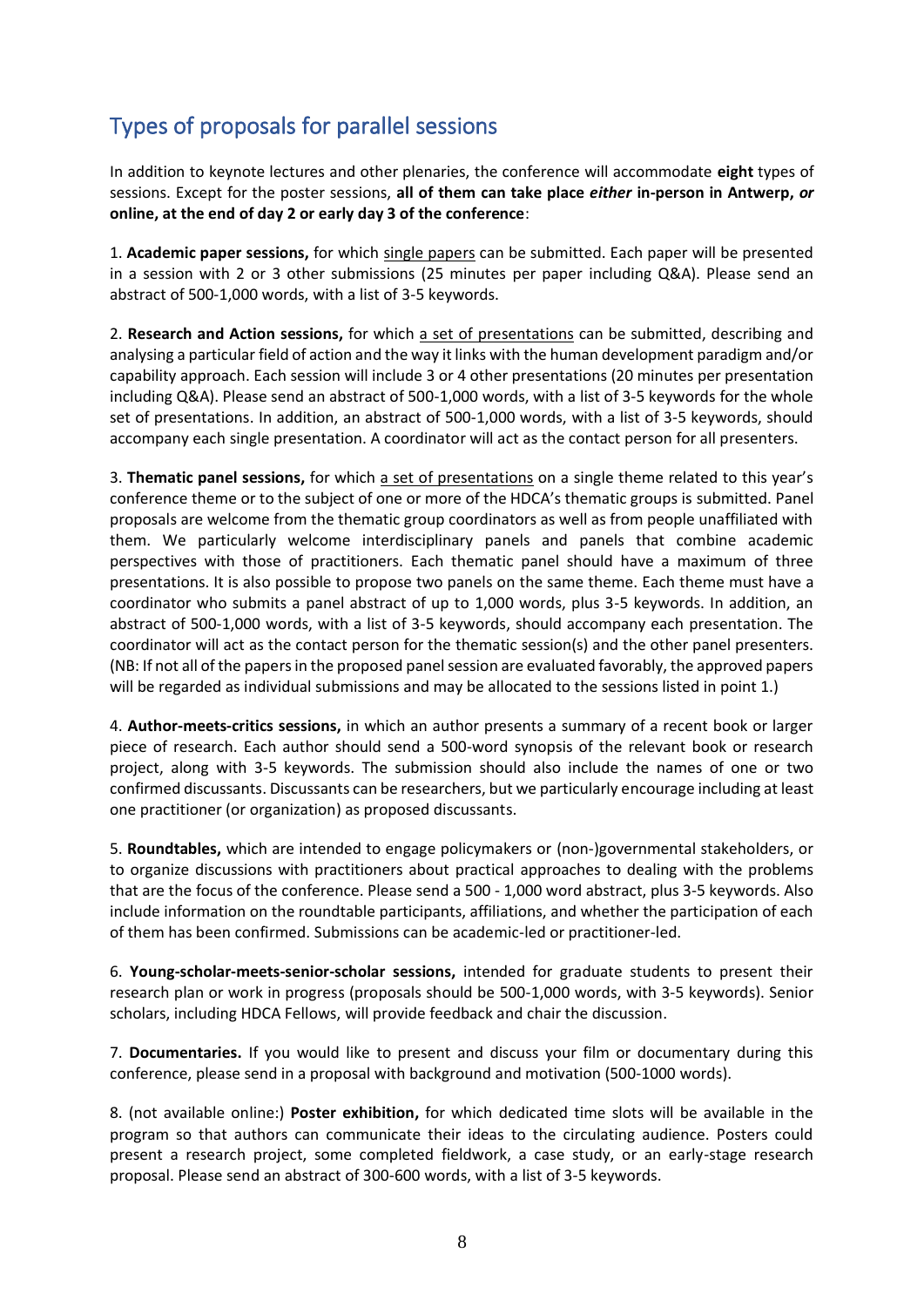#### Please note:

- You will be required to identify the broad theme for your proposal to enable us to allocate it to reviewers (for example, education or health).
- Since we expect a large number of submissions, each person is allowed to be involved in a maximum of two proposals and these must be for different types of sessions (e.g. full paper and thematic panel)
- The same proposal may not be submitted more than once to different kinds of sessions, for example, full paper, poster, and young scholar.
- For panel proposals, the panel organizers may not substitute a non-reviewed paper if a presenter withdraws.

The **main criteria for evaluating the various kinds of submissions** are:

- Novelty/originality
- Clarity and structure
- Significance/impact/relevance to/engagement with the capability approach and/or human development
- Methodology/methods or practical application
- Fit with the conference theme

While the proposals may come from any discipline and may be theoretical, applied, or policy-based, **every submission must engage with, apply, extend, criticize, or offer insights specifically relevant to the capability approach and/or the human development paradigm**.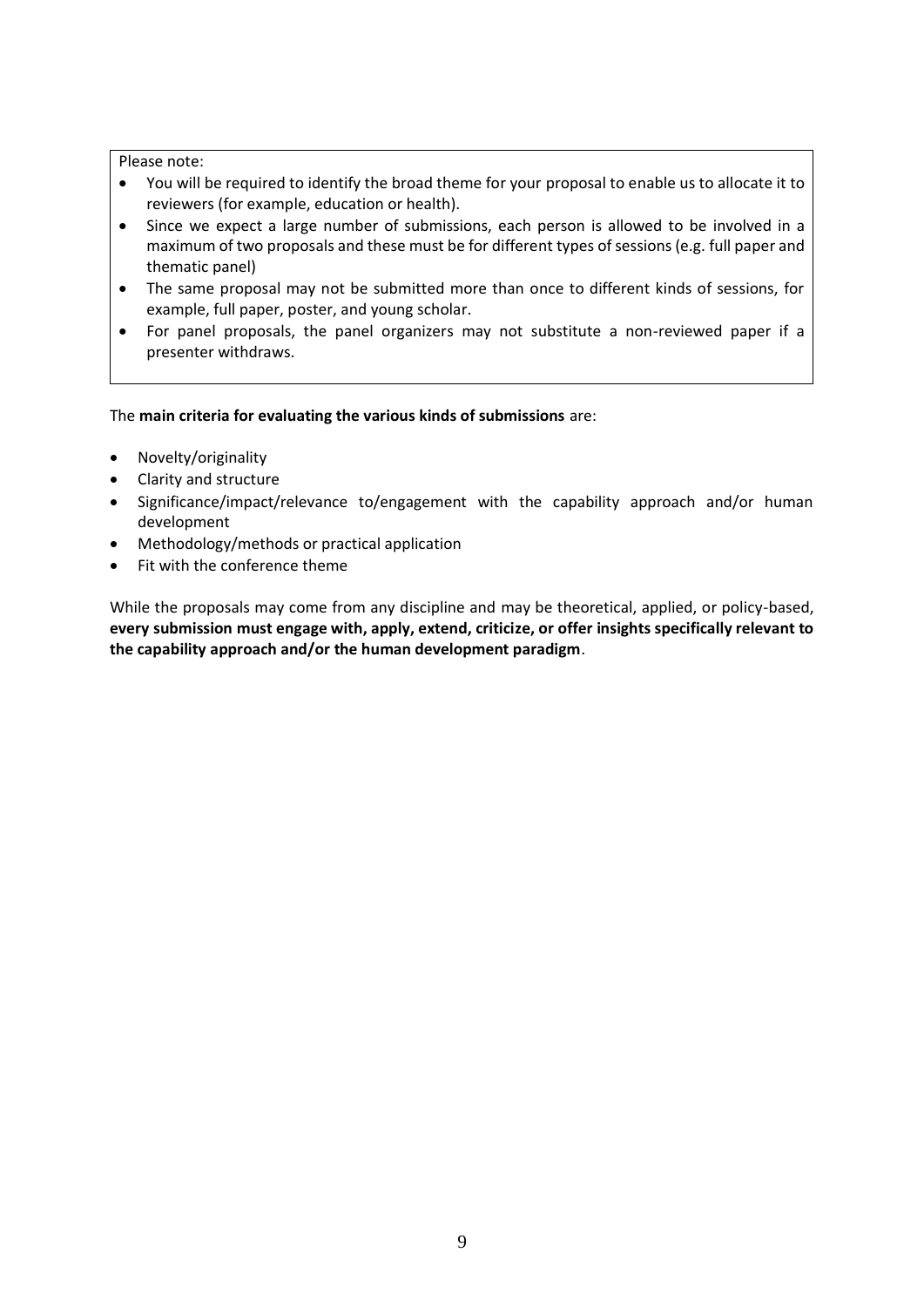# <span id="page-9-0"></span>Kuklys Conference Prize

At the conference, the HDCA will award the annual **Wiebke Kuklys Prize** for the best paper presented by a graduate student. All graduate students who have not been awarded their degree before 30 June 2022 and are presenting a paper at the 2022 HDCA conference under their sole authorship are eligible to be considered for this prize. If you wish for your paper to be considered, indicate so on the online submission form.

To compete for this prize**, the full paper must be submitted by 15 July 2022**. The winner of the 2022 Wiebke Kuklys Prize will be awarded a cash amount (the purpose of which is to contribute to the student's graduate work, for example, in the form of equipment or book purchases or conference attendance). The name of the winner will be announced at the closing plenary session of the conference, which the author must attend either online or on-campus.

*The Kuklys prize is annually awarded at the HDCA conference for the best conference paper written by a graduate student. It is aimed at promoting the work of graduate students in the field of human development and the capability approach. It is named in memory of Wiebke Kuklys, who, as an Economics PhD student at Cambridge University, advanced the capability approach by exploring the application of new statistical techniques. Wiebke studied in Germany, Chile, and England, and combined an open mind for new ideas with a concern for the most vulnerable people and she believed that high-quality research could contribute to making the world a better place to live in. Wiebke died in June 2005, at the age of 33, only a few months after receiving her PhD degree. Her dissertation was published posthumously by Springer under the title "Amartya Sen's Capability Approach: Theoretical Insights and Empirical Applications."*

#### **Previous Winners**

2019 - Matthias Kramm, "When a River Becomes a Person"

2018 - Juan Fernando Bucheli, "Marginal Youth: Quality of Life and Spatial Exclusion in Bogota"

2017 - Julio Alejandro Cáceda Adrianzen, "Moral Obligations as the Third Aspect of the Notion of Capabilities"

2016 - Morten Fibieger Byskov, "Are capabilities content-independently valuable? A reply to Carter" 2015 - Raj Patel, "The Natural and the Social in the Metrics of Justice"

2014 - Annie Austin, "Practical reason in hard times: the effects of economic crisis on the kinds of lives people in the UK have reason to value"

2013 - Oscar Garza Vazquez, "From the Idea of Justice to the Idea of Injustice: Mixing the Ideal, Nonideal and Dynamic Conceptions of Injustice"

2012 - Agnese Peruzzi, "Understanding social exclusion in a longitudinal perspective; A capability based approach"

2011 - Nicolai Suppa, "Does capability deprivation hurt?"

2010 - Donna Vaughan, "Development, Rights, and Indigenous Australians – A Critique Of Australian Government Policy Using The Capability Approach"

2009 - Stacy Kosko, "Parental Consent and Children's Rights in Europe: A Balancing Act"

2008 - Suman Seth, "A class of Association Sensitive Multidimensional Well-being Indices"

2007 - Jose Manuel Roche, "Monitoring Inequality among Social Groups: A Methodology Combining Fuzzy Set Theory and Principal Component Analysis"

2006 - Constanze Binder, "Context Dependency of Valuable Functionings: How Culture Affects the Capability Framework"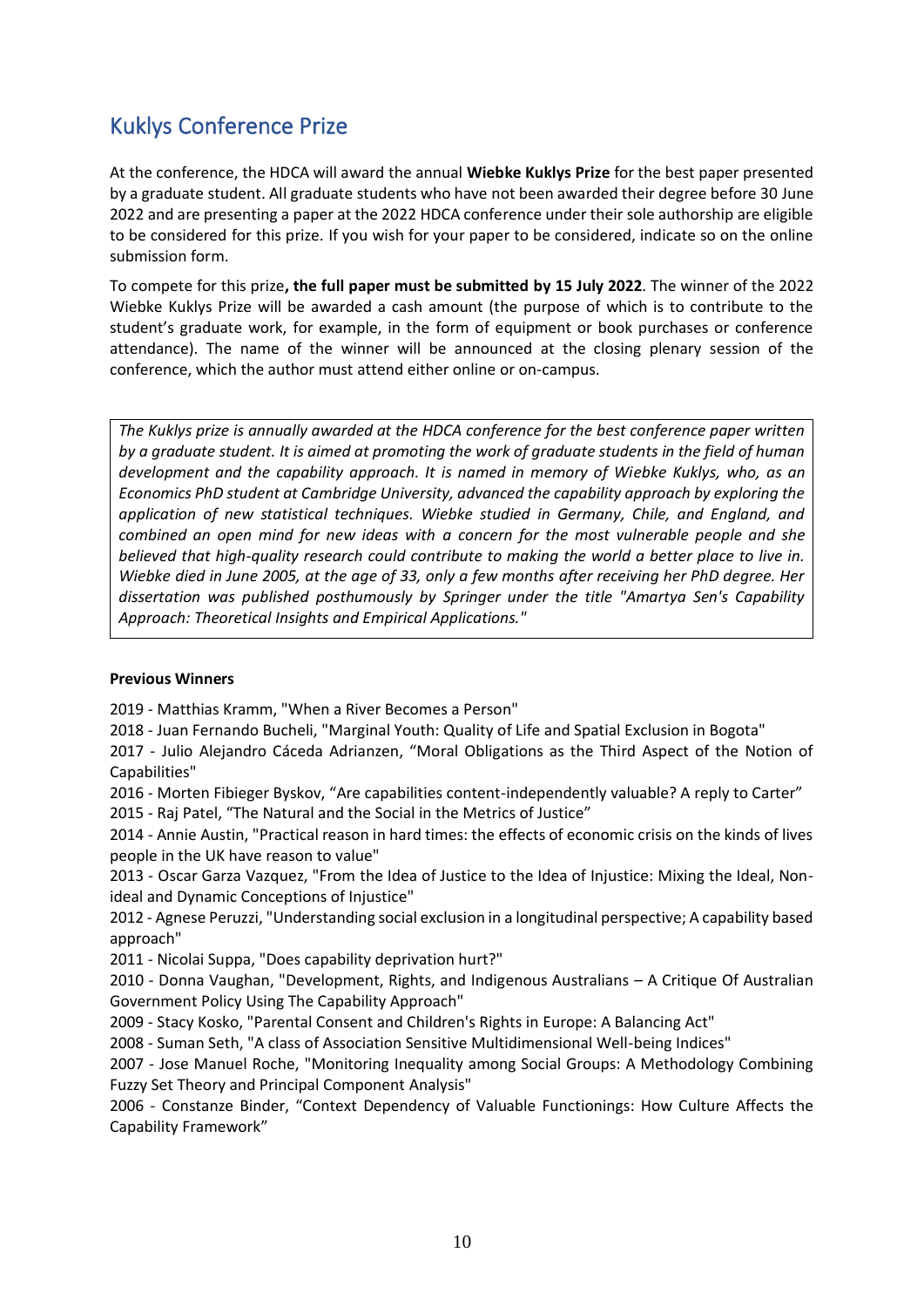## <span id="page-10-0"></span>Conference Format and Timeline

We plan the conference in a hybrid format, in such a way that we stimulate people to come to Antwerp and participate in person in the Conference while also providing for increased access to HDCA members unable to attend.

In practice, this means that 4 of the 6 keynote events will be livestreamed, as well as the 2 public lectures by Martha Nussbaum and Achille Mbembe. Further, we provide for completely online sessions of the thematic groups and regional networks in a first "Global Dialogue Day" (19 September). Finally, a variety of in-person parallel sessions will be organized during days 2, 3 and 4, in-between the different plenary sessions, whereas the parallel sessions of day 3 late afternoon and day 4 early morning will be completely in online modus.

|                                                        | Open access    | Participation<br>through online<br>platform | On-campus<br>participation |
|--------------------------------------------------------|----------------|---------------------------------------------|----------------------------|
| <b>Global Dialogue Day</b>                             |                | 19 Sept                                     |                            |
| Public events (2)<br>(Martha Nussbaum, Achille Mbembe) | $\overline{2}$ | $\overline{2}$                              | $\overline{2}$             |
| Plenary sessions (6)                                   |                | 4                                           | 6                          |
| <b>Parallel Sessions (6)</b>                           |                | 21 Sept pm<br>22 Sept am                    | 20-22 Sept                 |
| <b>Poster exhibition</b>                               |                |                                             |                            |
| <b>Documentaries</b>                                   |                |                                             |                            |
| <b>Meeting facilities</b>                              |                |                                             |                            |
| <b>Conference Dinner</b>                               |                |                                             |                            |
| <b>HDCA Membership and Journal</b><br>subscription     |                |                                             |                            |

In case the Covid-19 situation does not allow us to organize an international campus event, we will switch to a completely online conference mode. A final decision about the conference format will be taken before 1 May 2022.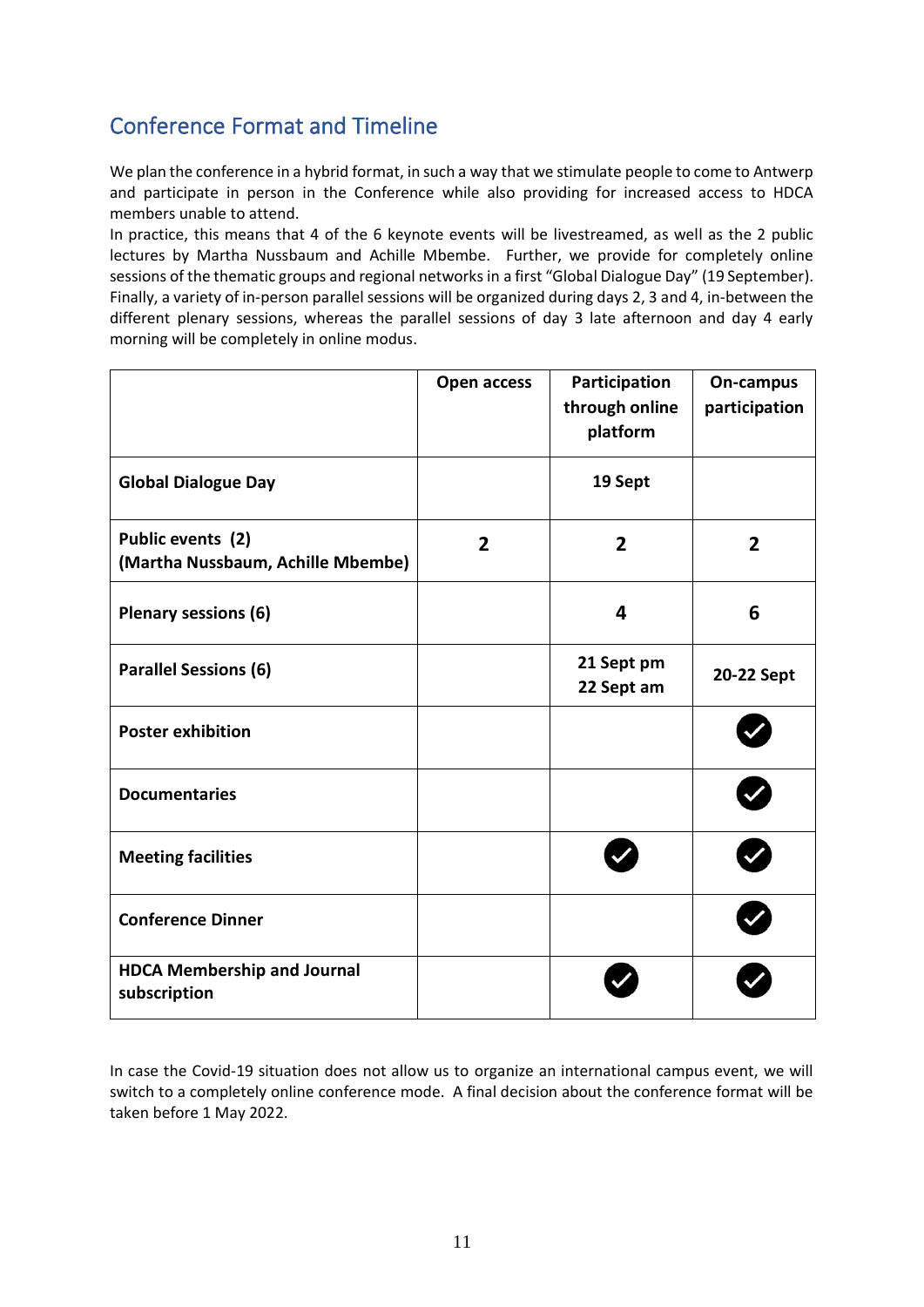#### **HDCA Summer School**

During the days preceding the conference (17 and 18 September 2022), the HDCA will be holding a two-day summer school for graduate students working with the capability approach. Senior HDCA academics will present the basics of the capability approach and discuss cutting edge topics and developments. There will also be opportunities to get group feedback on research projects. Further details will be communicated closer to the event (please check online at [www.hdca2022.org\)](http://www.hdca2022.org/).

#### **Pre-Conference Events Day**

Immediately before the conference (Monday 19 September 2022), participants can opt for some guided walks around one of the formative intellectual currents, socio-economic communities or cultural groups that currently make up the fabric of the city.

The HDCA thematic and regional groups will also offer various seminars. Further details will be communicated closer to the event (please check online at [www.hdca2022.org\)](http://www.hdca2022.org/).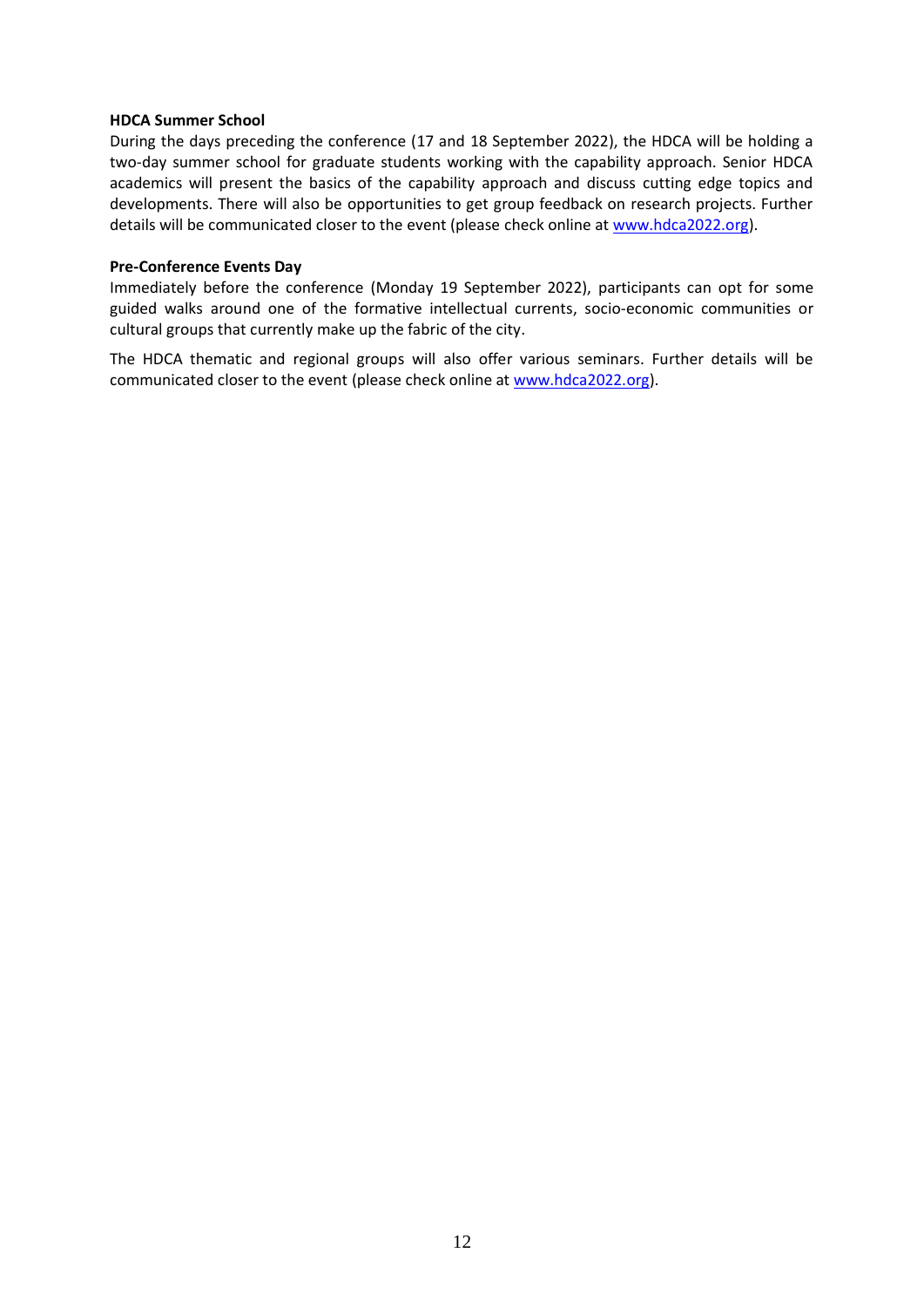# <span id="page-12-0"></span>Conference Sustainability

In keeping with the theme of the conference, we will make special efforts to run the conference as sustainably as possible:

- The Conference program will not be supplied on paper format but through Whova, an electronic conference app available on smart phone, tablet or laptop, just as previous years;
- Meals will be plant-based and as much as possible made from locally sourced ingredients;
- We strongly encourage all participants to bring their own reusable drinking cups or bottles;
- The UAntwerp Catering Services has its own sustainability policy concerning leftover foods.
- We very much encourage participants to consider offsetting their CHG emissions (as the HDCA is committed to doing);
- We suggest that guests combine their conference visit with an extended stay in Europe, thereby preventing further flight emissions for additional holiday or business trips.

### <span id="page-12-1"></span>Conference Accessibility and Inclusiveness

We aim to make our conference as inclusive and accessible as possible, not only in terms of physical space and materials provided (e.g. program, presentations, and nametags) but also with regard to presentation pedagogy and session design (e.g. we encourage presenters to think about how they plan to interact with the audience and to think about what audiences at this particular conference may be able to contribute to conference sessions).

We are working on the possibility to add subtitles in Spanish and French to the keynote events.

We will make every effort to make the conference accessible to (young) parents and families. Because of liability and insurance issues we are not able to provide in-house childcare, but we can provide a separate lactation/breastfeeding area for those who prefer breastfeeding in a more private environment, and extra storage facilities for parents (e.g. for food, etc.). Young parents are of course more than welcome to wear their baby at all times in the conference facilities. If you have childcare needs, please indicate so on the proposal submission form and we will be in touch directly once your proposal has been approved.

For further suggestions how we can make the 2022 gathering more accessible and inclusive, please contact us by email (hdca2022@uantwerp.be). Conference goers with special requirements are especially encouraged to get in touch.

### <span id="page-12-2"></span>HDCA Journal

We encourage papers presented at the conference to be submitted for publication in the *Journal of Human Development and Capabilities.* This HDCA-owned journal is a peer-reviewed multi-disciplinary journal for people-centred development. For more information on the journal and on how to submit your paper, please see the [journal webpage.](https://hd-ca.org/publication-and-resources/journal-of-human-development-and-capabilities)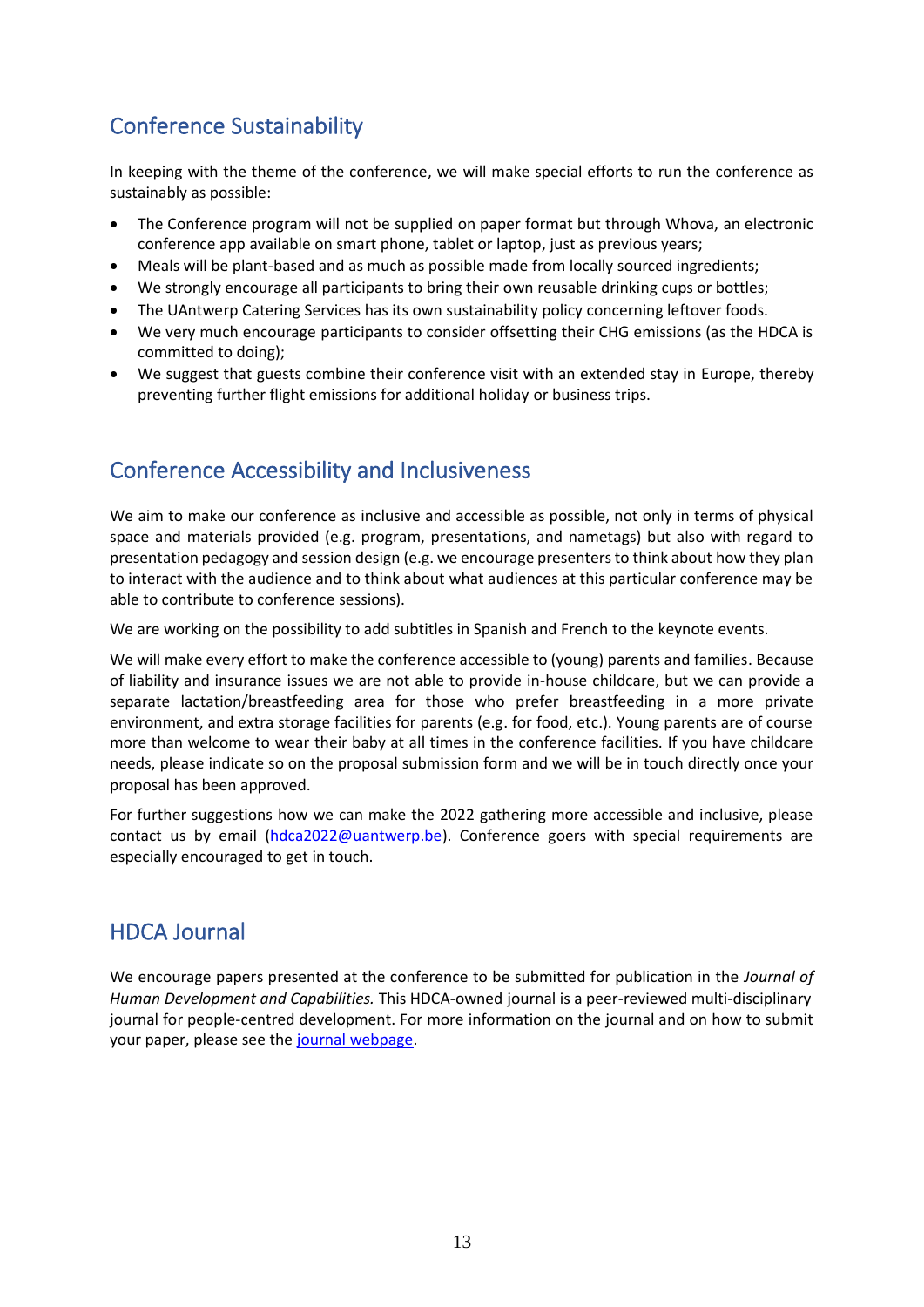# <span id="page-13-0"></span>Conference Registration, Fees, and Scholarships

Online conference and summer school registration will open around 1 May 2022. For the conference, separate fees are foreseen for those wishing to attend in-person and for those wishing to attend online only (please note that in-person attendees will of course have full access to all livestreams as well). Applicants from low and middle-income countries are eligible for reduced registration fees, as per this schedule:

|                                              | Live  | Online |  |
|----------------------------------------------|-------|--------|--|
| Resident in High Income Country              |       |        |  |
| Early bird                                   | \$320 | \$120  |  |
| Standard                                     | \$360 | \$180  |  |
| Concessions° + students early bird           | \$150 | \$60   |  |
| Concessions <sup>°</sup> + students standard | \$200 | \$90   |  |
| Resident in Low or Middle Income Country     |       |        |  |
| Early bird                                   | \$100 | \$60   |  |
| Standard                                     | \$150 | \$90   |  |
| Concessions° + students early bird           | \$50  | \$30   |  |
| Concessions <sup>°</sup> + students standard | \$75  | \$60   |  |

*° NGO worker or similar or unwaged*

The conference registration fee includes a one-year HDCA membership, including a year's subscription to the *Journal of Human Development & Capabilities*.

*Summer School:* Graduate Students: US\$80

#### **Scholarships:**

The HDCA has a limited number of scholarships to attend the conference in Antwerp or online. They will be awarded based on merit and need to either

a) early career scholars presenting single-authored papers at the 2022 HDCA Conference or

b) scholars residing in low- and mid-income countries presenting papers at the 2022 HDCA Conference (for jointly authored papers to qualify for scholarship funds both authors must reside in a low- or middle-income country)

The amount of each scholarship will be determined on a case-by-case basis. However, final amounts have tended to be capped at US\$1,000, and the average amount awarded has been US\$500.

To apply for one of these scholarships, please download and complete the scholarship application form after you have received the referees' review of your abstract **by 15 April 2022.** All scholarship applications must be received by the Chair of the Scholarships Committee **by 30 April 2022.**